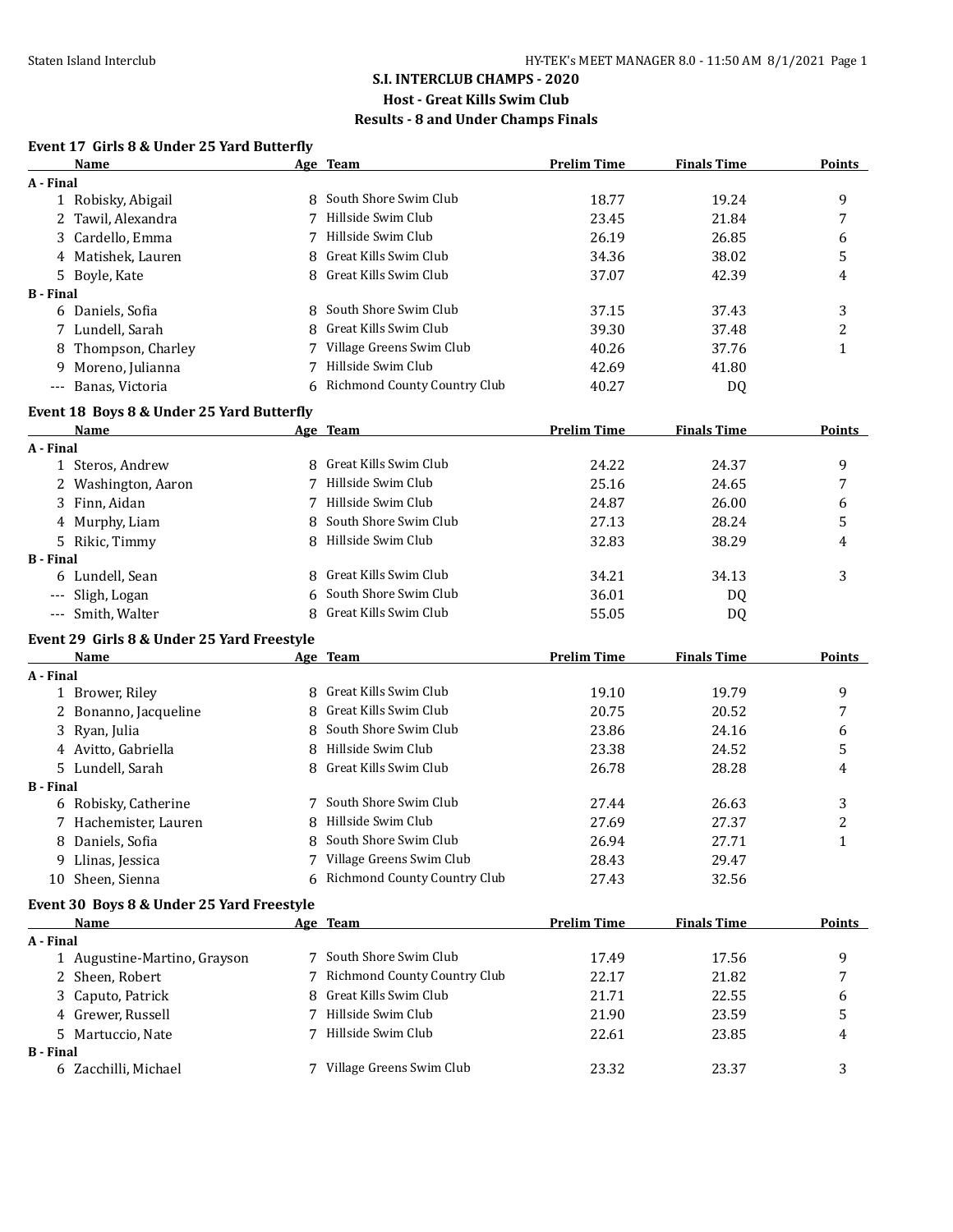#### **S.I. INTERCLUB CHAMPS - 2020**

## **Host - Great Kills Swim Club**

## **Results - 8 and Under Champs Finals**

| B - Final  (Event 30 Boys 8 & Under 25 Yard Freestyle) |                         |                         |                    |                    |        |  |
|--------------------------------------------------------|-------------------------|-------------------------|--------------------|--------------------|--------|--|
|                                                        | <b>Name</b>             | Age Team                | <b>Prelim Time</b> | <b>Finals Time</b> | Points |  |
|                                                        | 7 D'Ambrosio, Gabriel   | 8 Hillside Swim Club    | 24.66              | 26.23              | ∼      |  |
|                                                        | 8 Stanislaro, Christian | 8 Great Kills Swim Club | 26.54              | 28.23              |        |  |
|                                                        | 9 Sligh, Logan          | 6 South Shore Swim Club | 30.90              | 29.45              |        |  |

10 Reed, Shane 24.29 7 Great Kills Swim Club 31.96 34.29

#### **Event 43 Girls 8 & Under 25 Yard Breaststroke**

|                  | Name                                         |   | Age Team                            | <b>Prelim Time</b> | <b>Finals Time</b> | Points         |
|------------------|----------------------------------------------|---|-------------------------------------|--------------------|--------------------|----------------|
| A - Final        |                                              |   |                                     |                    |                    |                |
|                  | 1 Cardello, Emma                             |   | Hillside Swim Club                  | 28.82              | 29.22              | 9              |
|                  | Tawil, Alexandra                             |   | Hillside Swim Club                  | 32.44              | 32.51              | 7              |
| 3                | Boyle, Kate                                  | 8 | Great Kills Swim Club               | 37.61              | 34.28              | 6              |
|                  | 4 Ryan, Julia                                | 8 | South Shore Swim Club               | 33.45              | 34.57              | 5              |
|                  | Buccheri, Kate                               | 8 | South Shore Swim Club               | 38.12              | DQ                 |                |
| <b>B</b> - Final |                                              |   |                                     |                    |                    |                |
|                  | 6 DiStefano, Everly                          | 6 | <b>Richmond County Country Club</b> | 39.71              | 39.70              | 3              |
|                  | 7 Matishek, Lauren                           | 8 | Great Kills Swim Club               | 43.75              | 40.06              | $\overline{c}$ |
| 8                | Garritano, Leila                             |   | Great Kills Swim Club               | 41.99              | 41.00              | $\mathbf{1}$   |
| 9                | Moreno, Julianna                             | 7 | Hillside Swim Club                  | 41.88              | 44.09              |                |
| $---$            | Tejani, Claire                               | 6 | Richmond County Country Club        | 48.47              | DQ                 |                |
|                  | Event 44 Boys 8 & Under 25 Yard Breaststroke |   |                                     |                    |                    |                |
|                  | <b>Name</b>                                  |   | Age Team                            | <b>Prelim Time</b> | <b>Finals Time</b> | Points         |
| A - Final        |                                              |   |                                     |                    |                    |                |
|                  | 1 Augustine-Martino, Grayson                 |   | South Shore Swim Club               | 24.44              | 22.89              | 9              |
|                  | 2 Finn, Aidan                                | 7 | Hillside Swim Club                  | 27.36              | 26.51              | 7              |
| 3                | Boyer, Jonathan                              | 8 | South Shore Swim Club               | 26.57              | 26.68              | 6              |
|                  | 4 D'Ambrosio, Gabriel                        | 8 | Hillside Swim Club                  | 29.39              | 28.37              | 5              |
|                  | 5 Lundell, Sean                              | 8 | Great Kills Swim Club               | 37.55              | 37.28              | 4              |
| <b>B</b> - Final |                                              |   |                                     |                    |                    |                |
|                  | 6 Abbatantuono, Michael                      | 8 | South Shore Swim Club               | 37.57              | 35.79              | 3              |
|                  | Stanislaro, Christian                        | 8 | Great Kills Swim Club               | 38.25              | 36.04              | 2              |
| ---              | Reed, Shane                                  |   | Great Kills Swim Club               | 1:05.97            | DQ                 |                |
| $---$            | Grewer, Russell                              | 7 | Hillside Swim Club                  | 39.43              | DQ                 |                |
|                  | Event 53 Girls 8 & Under 25 Yard Backstroke  |   |                                     |                    |                    |                |

#### **Name Age Team Prelim Time Finals Time Points A - Final** 1 Robisky, Abigail 8 South Shore Swim Club 21.42 21.63 9 2 Bonanno, Jacqueline 8 Great Kills Swim Club 24.33 24.37 7 3 Brower, Riley 8 Great Kills Swim Club 24.34 24.44 6 4 Avitto, Gabriella **8 Hillside Swim Club** 29.08 26.28 5 5 Hanratty, Genniveve 8 Hillside Swim Club 30.92 32.24 4 **B - Final** 6 Robisky, Catherine 7 South Shore Swim Club 31.79 31.17 3 7 Hachemister, Lauren 8 Hillside Swim Club 34.94 33.31 33.31 33.31 8 Fetalaiga, Josephine 6 Village Greens Swim Club 34.76 34.49 1 9 Buccheri, Kate 35.62 8 South Shore Swim Club 37.10 35.62 10 Boyle, Maeve 6 Great Kills Swim Club 37.43 39.74